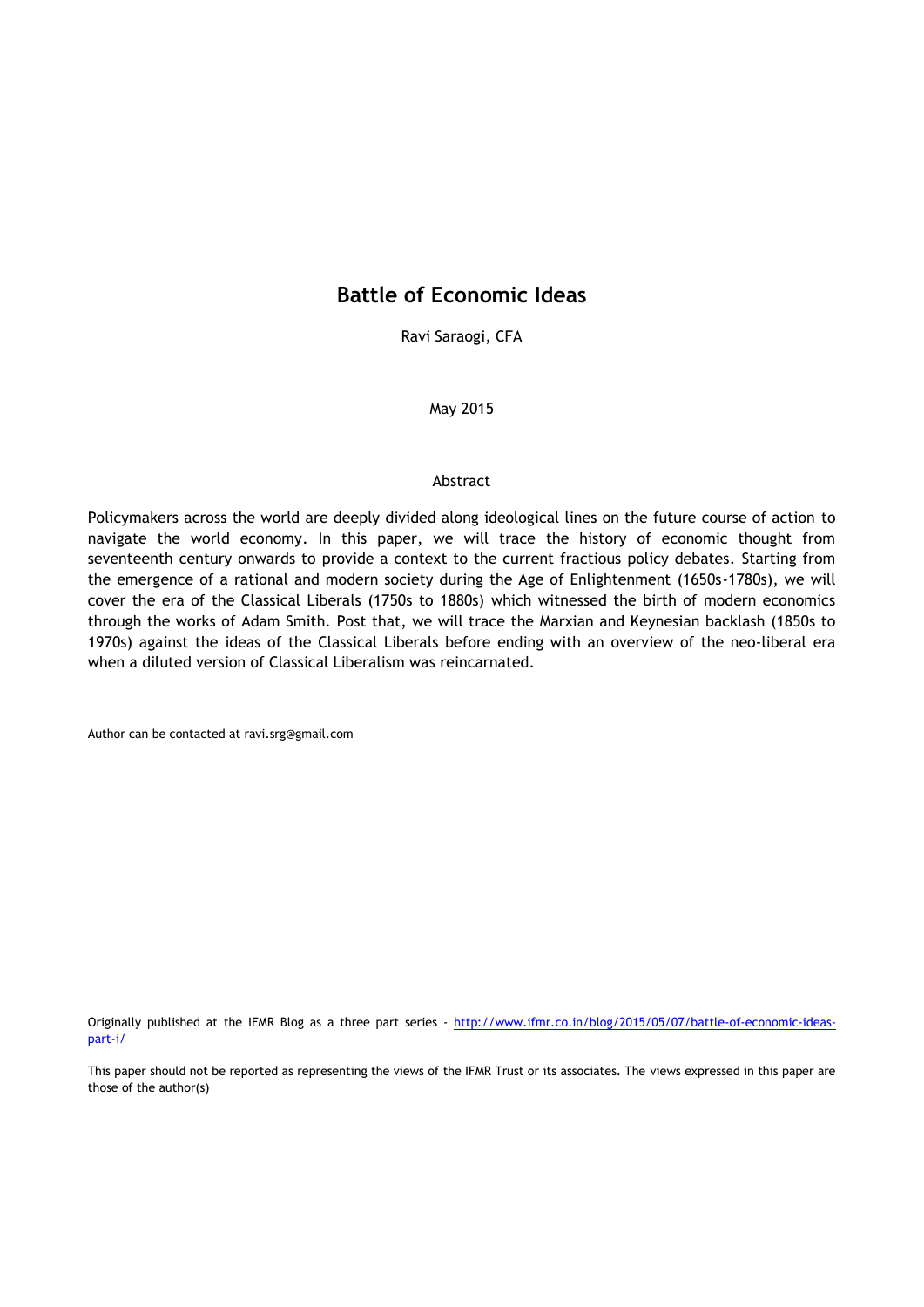The power of ideas cannot be undermined. While the people and the events linked to them may wither, ideas can live for eternity. It is perhaps for this reason that John Maynard Keynes had written, "*…the ideas of economists and political philosophers, both when they are right and when they are wrong, are more powerful than is commonly understood. Indeed the world is ruled by little else...*" 1 In this paper, we attempt to trace the evolution of economic ideas that have shaped history and influence policy discourse even today.

The evolution of economic ideas has been complex. The fundamental problem which these ideas try to answer is- how best to organize society so as to satisfy unlimited human wants with finite resources. The solution to this 'economic problem' differs based on different schools of economic thought and this sets the ground for these ideas to battle for primacy. It is, of course, a gargantuan task to trace the historical development of such ideas. In doing so, we are guilty of prioritizing brevity over detail.

### *Structure*

This first part of this paper will trace the origin of modern philosophy during the Age of Enlightenment (1650s-1780s) which was a precursor to the emergence of the modern economic thought during the Classical Liberal era (1750s to 1880s). The second part will give an overview of the Marxian and Keynesian backlash against the classical liberal ideas which reached a crescendo in the first half of the twentieth century. The third and final part will comment on the partial re-incarnation of classical liberal ideas through the neo-liberal counter-revolution and conclude with how the contemporary economic debate is poised.

### **Part I**

# *Age of Enlightenment (1650s-1780s)*

Prior to the Age of Enlightenment, the question of how to organize society was primarily answered through the doctrine of 'Divine rights of the King to rule.' Under this doctrine, kings and noblemen gained their political legitimacy by asserting that they derived their right to rule directly from God. James I, the King of England from 1603-1625, in a speech to the Parliament in 1610, said, "*The state of monarchy is the supremest thing upon earth; for kings are not only God's lieutenants upon earth, and sit upon God's throne, but even by God himself they are called gods*." *<sup>2</sup>* Thus, the defining trait of this doctrine was that a king had divine powers to rule. Two important corollaries flow from this- there is no separation between the Church and the State and, reason is based on religion.

This changed during the Age of Enlightenment. The political legitimacy of an absolute monarch was challenged through the separation of the Church and the State, and scientific reasoning was given prominence in the discovery of truth over religion. A prominent figure in this era was Rene Descartes (1596-1650), a French philosopher and mathematician considered to be the father of modern philosophy<sup>3</sup>. In many ways, Descartes epitomized the zeitgeist of the Age of Enlightenment when he said he will research and write on philosophy "*as if no one had written on these matters before*."*<sup>4</sup>* He famously remarked, "*I think, therefore I am*" 5 and in his magnum opus, *Discourse on Method*, wrote that knowledge is built on the foundation of rules of thought, the first being, "*never to accept anything for true which I did not clearly know to be such.*" *6*

 $\overline{a}$ 

<sup>&</sup>lt;sup>1</sup> Keynes, John Maynard, 1936, "The General Theory of Employment, Interest and Money", Ch. 24, Concluding Notes, p. 383-384

<sup>&</sup>lt;sup>2</sup> http://www.h-net.org/~hst201/SpeechParl.htm

<sup>3</sup> http://www.iep.utm.edu/descarte/

<sup>4</sup> Descartes, René, 1649, Passions of the Soul

<sup>&</sup>lt;sup>5</sup> Descartes, René, 1637, Discourse on Method, Part II

 $<sup>6</sup>$  Ibid.</sup>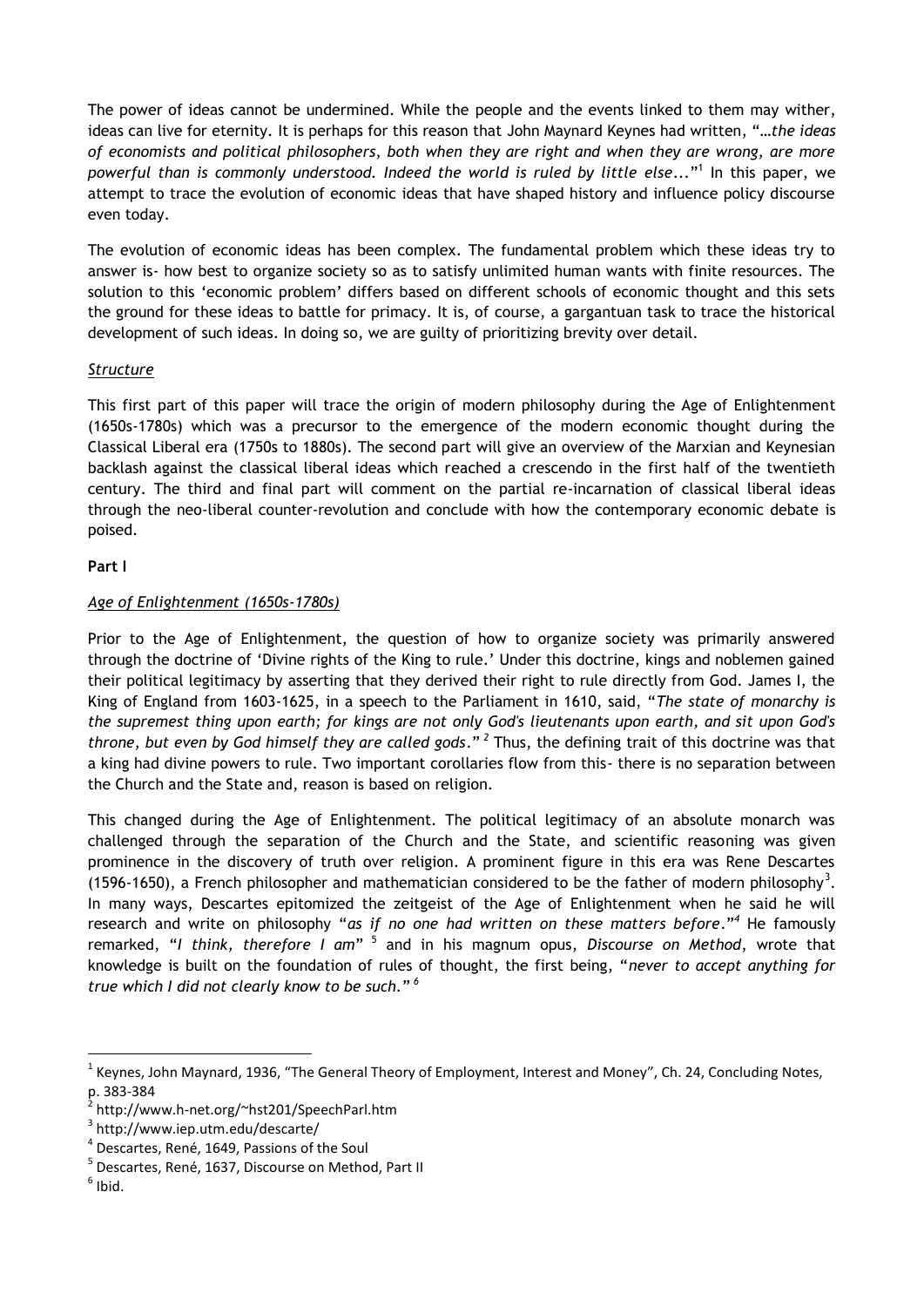It is not difficult to see that anybody adopting Descartes' methodology would immediately call into question several "truths" of the Middle Ages<sup>7</sup>. In his pursuit for truth, Descartes considered any belief that did not "exclude all ground of doubt"<sup>8</sup> as false. Thus, thinkers like Descartes laid the foundation for an intellectual renaissance during the Enlightenment era.

Another prominent thinker during the Enlightenment era was John Locke (1632-1704) who played a significant role in changing the political discourse. Locke, an English philosopher and physician, advocated the natural rights hypothesis, under which, all individuals have a natural right to life, liberty and property as long as they do not infringe on someone else's rights. This was a radical thought which ran counter to how individual rights were perceived prior to the Enlightenment era – as being wholly subservient to the "divine" rights of kings. Locke further developed his ideas on natural rights through the doctrine of 'social contract' in which each individual enters into a contract with the State for the preservation of their rights.

The political doctrine which flows from Locke's individual rights hypothesis is that of 'government by consent', an idea he detailed in his magnum opus *Two Treatises of Government.* Maurice Cranston, in his brief biography on Locke<sup>9</sup>, wrote, "One key word in this whole book is 'consent'. The idea that the *authority of a king or other ruler rested on the consent of the people he ruled was a controversial one in the seventeenth century…. Indeed, the Divine Rights of Kings was a widely accepted belief throughout Europe….. it was Locke more than any other theorist who overthrew belief in the Rights of Kings*."

Though what Locke said would now appear commonplace, it must be understood that "*a lot of things which we take for granted today were new and remarkable when he (Locke) first said them*."<sup>10</sup> Think about how revolutionary the ideas about natural rights of individuals were when society was just progressing from its feudal vestiges. Also, his views regarding government by consent was in stark opposition to the established doctrine of the divine rights of the kings.

A prominent event during the Enlightenment era was the Glorious Revolution (1688-1689) which was a battle between the notion of the divine rights of kings to rule and the Parliament of England. The outcome of this Revolution was the abolition of absolute monarchy in England through the promulgation of the Bill of Rights in 1689. Locke's ideas played an important role in the Revolution and he is often referred to as the "*philosopher of the Glorious Revolution.*" 11

Locke's ideas on natural rights of individuals and limited government also echoed prominently in the American Declaration of Independence in July 4, 1776, when thirteen erstwhile British colonies declared their independence and jointly formed the United States of America. The founding fathers of the United States of America were strongly influenced by Locke's natural rights hypothesis as is evident in the drafting of the Declaration of Independence, which includes the following, *"We hold these truths to be self-evident, that all men are created equal, that they are endowed by their Creator with certain unalienable Rights, that among these are Life, Liberty and the pursuit of Happiness."<sup>12</sup>*

Thus, the Age of Enlightenment was truly an era which took a decisive break from the past, particularly in ideas relating to political philosophy. The convulsions during this era served as a blow on the feudal institutions of the Middle Ages and a stepping stone towards the era of Classical Liberalism.

### *The Golden Age of Classical Liberalism (1750s to 1880s)*

In continuation of the process of emancipation of the individual from his political masters, the Classical Liberal era was a time in history when ideas of individual liberty in all spheres of life – political, civil and economic, was gaining ascendancy. The Classical Liberal era also witnessed the birth of modern economic

**<sup>.</sup>** <sup>7</sup> The Middle Ages refers to the period from the 5<sup>th</sup> to the 15<sup>th</sup> century

<sup>&</sup>lt;sup>8</sup> Descartes, René, 1637, Discourse on Method, Part II

<sup>&</sup>lt;sup>9</sup> Cranston, Maurice (1966), John Locke and Government by Consent, Political Ideas – Edited by David Thomson, p. 75  $10$  Ibid.

 $11$  Ibid.

<sup>12</sup> http://www.ushistory.org/declaration/document/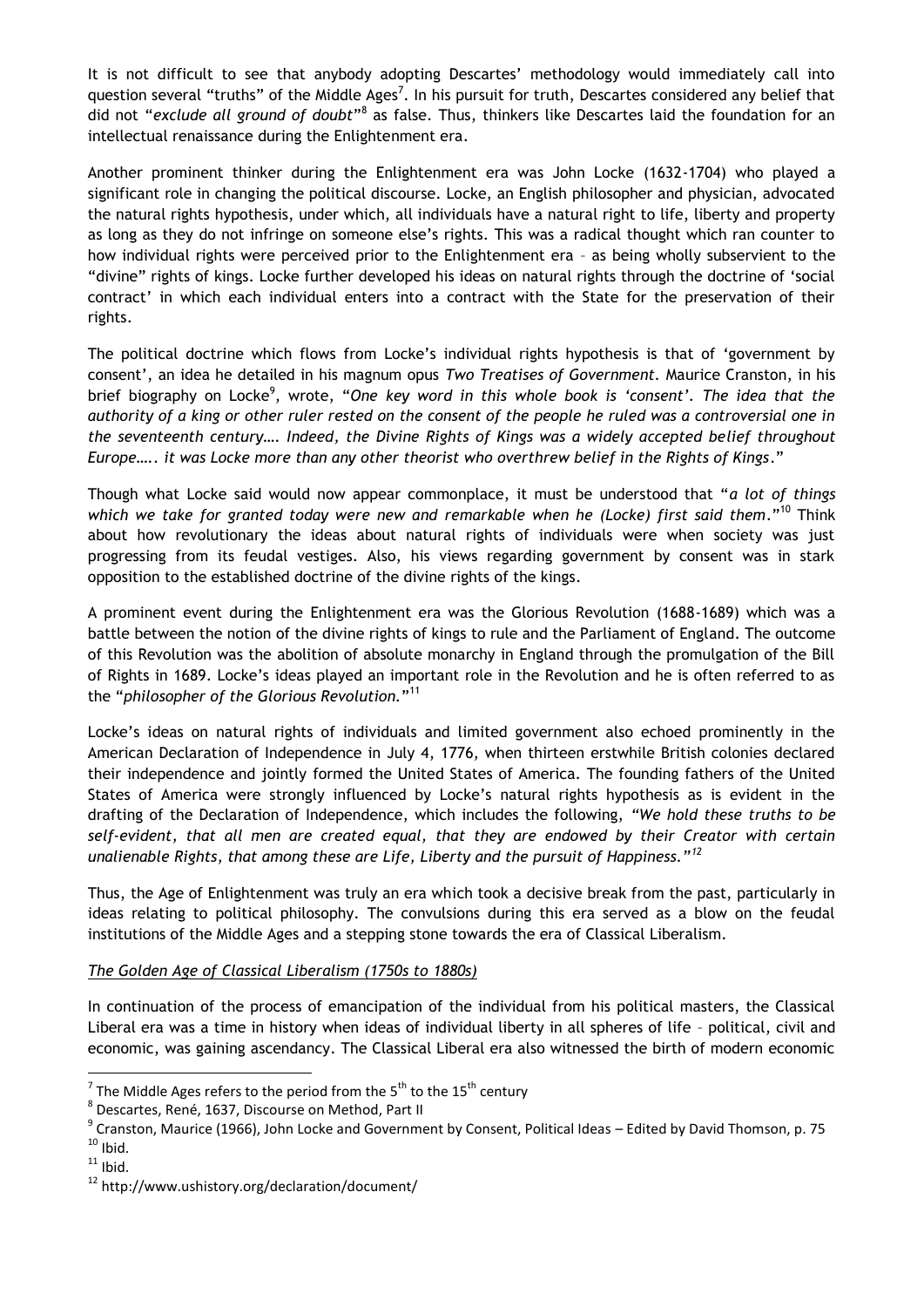theory through the work of Adam Smith, a key figure in the Scottish Enlightenment movement of the eighteenth century. The credo of the Classical Liberal era is often summarized in Smith's famous 'invisible hand' hypothesis, as per which, actions undertaken for individual benefits also leads to unintended social benefits. This is also captured in what is perhaps the best known quote from Smith's magnum opus *An Inquiry into the Nature and Causes of the Wealth of Nations, which was published in 1776<sup>13</sup>, "<i>It is not from the benevolence of the butcher, the brewer, or the baker that we expect our dinner, but from their regard to their own interest*."*<sup>14</sup>*

In Smith's world, individuals endowed with their natural rights trade with other such individuals based solely on their self-interest, and such *voluntary* individual actions in a marketplace feeds into betterment of the entire society. Thus, Smith's theories provided a justification for the government not to intervene in the functioning of the market<sup>15</sup>.

It would be important to ruminate here on how far the world had come from the pre-Enlightenment era. While thinkers like Locke set in motion the unshackling of the individual from political slavery, Smith's theories provided a justification for the individual's economic freedom. Thus, the classical liberal period saw a proliferation of two key ideas – political freedom through democratic ideas, and economic freedom through free-market laissez-faire ideas. A key event which encapsulated these ideas was the Industrial Revolution (1760-1820).



Source: Hoppe, Hans-Hermann, 2013, From the Malthusian Trap to the Industrial Revolution, Mises Circle Feature

The Industrial Revolution has rightly been categorized as one of the most important event in history<sup>16</sup>. Robert Emerson Lucas Jr., who won the Nobel Memorial Prize in Economic Sciences in 1995, said, "*For the first time in history, the living standards of the masses of ordinary people have begun to undergo sustained growth…. Nothing remotely like this economic behaviour has happened before."<sup>17</sup>* The reason

 $\overline{a}$ 

 $^{13}$  Co-incidentally, the same year as the American Declaration of Independence

<sup>&</sup>lt;sup>14</sup> Smith, Adam, 1776, An Inquiry into the Nature and Causes of the Wealth of Nations, Book 1, Chapter 2

<sup>&</sup>lt;sup>15</sup> It should be noted that Smith was not opposed to all government intervention. In his writings, he has expounded several areas where he sees a role for the government.

 $16$  Nardinelli, Clark, 2008, Industrial Revolution and the Standard of Living, The Concise Encyclopedia of Economics, Library of Economics and Liberty

<sup>&</sup>lt;sup>17</sup> Lucas, Robert E., Jr., 2002, Lectures on Economic Growth. Cambridge: Harvard University Press. pp. 109–10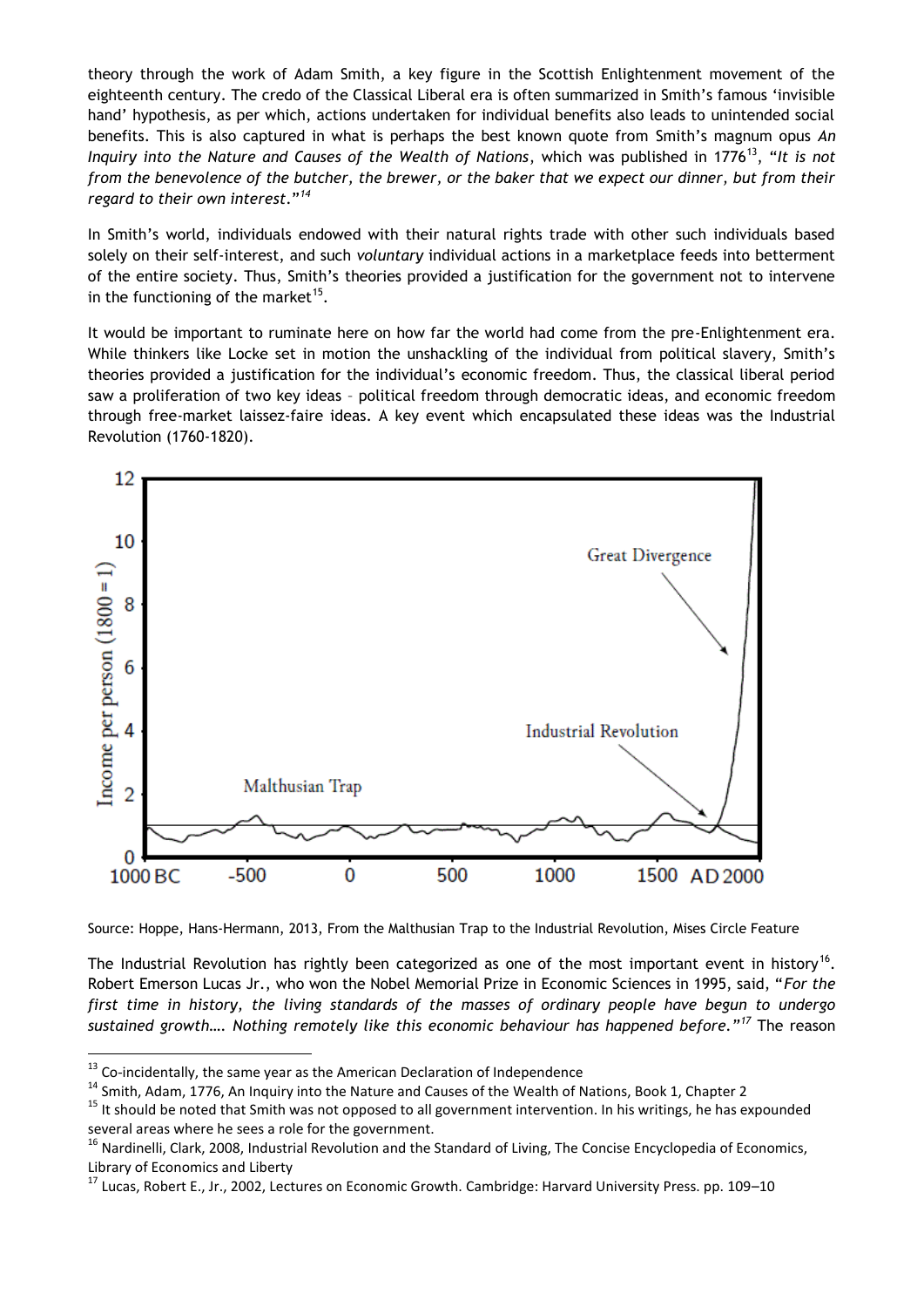for this "sustained growth" was that through the Industrial Revolution, mankind was able to, for the first time, break free from the 'Malthusian trap'.

Elucidated by Thomas Robert Malthus, an English scholar, the trap refers to the gloomy conclusion one derives when the process of population growth is compared to the process of growth in the supply of cultivable land (or food supply)– while the former grows geometrically, the latter grows arithmetically. In his 1798 treatise<sup>18</sup>, Malthus wrote, ".... the human species would increase in the ratio of *1,2,4,8,16,32,64,128,256,516, etc. and subsistence as 1,2,3,4,5,6,7,8,9,10, etc. In two centuries and a quarter the population would be to the means of subsistence as 512 to 10; in three centuries as 4096 to 13, and in two thousand years the difference would be incalculable.*"

Thus, for most of history, the increase in population was hostage to the rate of increase in food supply. Though there is a tendency for the population growth to outstrip growth in food supply (due to the former's geometric rate of increase compared to the latter's arithmetic increase), any "excess" growth in population resulted in famines, after which, the population again realigned with the growth in subsistence. What this also means is that for most of history, per capita income remained stagnant as any increase in subsistence was accompanied by increase in population<sup>19</sup>.

As highlighted by economic historian Gregory Clark, "*….there is no sign of any improvement in material conditions for settled agrarian societies as we approach 1800. There was no gain between 1800 BC and AD*  1800 -- a period of 3,600 years."<sup>20</sup> This changed during the Industrial Revolution when the human race escaped from the Malthusian trap. The Industrial Revolution was characterized by rapid increase in both per capita income and population made possible by the attainment of a critical mass of technological improvements and capital stock not witnessed until then. This contributed to the 'Great Divergence', which refers to the rapid increase in the wealth and power of Western civilisation, leaving behind the civilizations of India, China, Japan and the Ottomans.

One cannot help but feel awed by a phenomenon so divergent from what had been observed for the entire recorded history. The factors responsible for the Industrial Revolution continue to be debated. However, even if one can disagree on the weightage, it cannot be denied that the emergence of reason and political liberty during the Enlightenment era and free trade policies of the Classical Liberal era were enabling factors for the Industrial Revolution. It was as if starting from the Enlightenment era, the lid on what Keynes termed as "animal spirits" blew off and set in motion a phenomenon never witnessed before.

The world was a very different place in the latter half of the nineteenth century as compared to the seventeenth century. Political ideas changed. Feudal institutions form the Middle Ages were attacked. Modern economics was born and the Industrial Revolution saw mankind finally break the gloomy Malthusian trap. One would almost have thought the future could only see a further strengthening of the classical liberal ideas of liberty through the deepening of the political-economic structure of democraticcapitalism. However, as subsequent events would reveal, beneath the rosy story of Industrial Revolution, another revolution was fomenting. And when it erupted, it shook the edifice of classical liberalism right down to its foundation.

### **Part II**

 $\overline{a}$ 

### *The Marxian-Keynesian Backlash (1850s to 1970s)*

Not everybody was pleased with the Industrial Revolution. While the Classical Liberals saw in the Industrial Revolution the salvation for the masses through increase in per capita income, others viewed it as the enrichment of few at the cost of the poor. Others still viewed the Revolution as the degradation of society

<sup>&</sup>lt;sup>18</sup> Malthus, Thomas Robert, 1798, An Essay on the Principle of Population as It Affects the Future Improvement of Society

<sup>&</sup>lt;sup>19</sup> Which is to say that any increase in numerator was accompanied by an increase in the denominator in the computation of per capital income

<sup>&</sup>lt;sup>20</sup> Clark, Gregory, 2007, A Farewell to Alms: A Brief Economic History of the World, Princeton University Press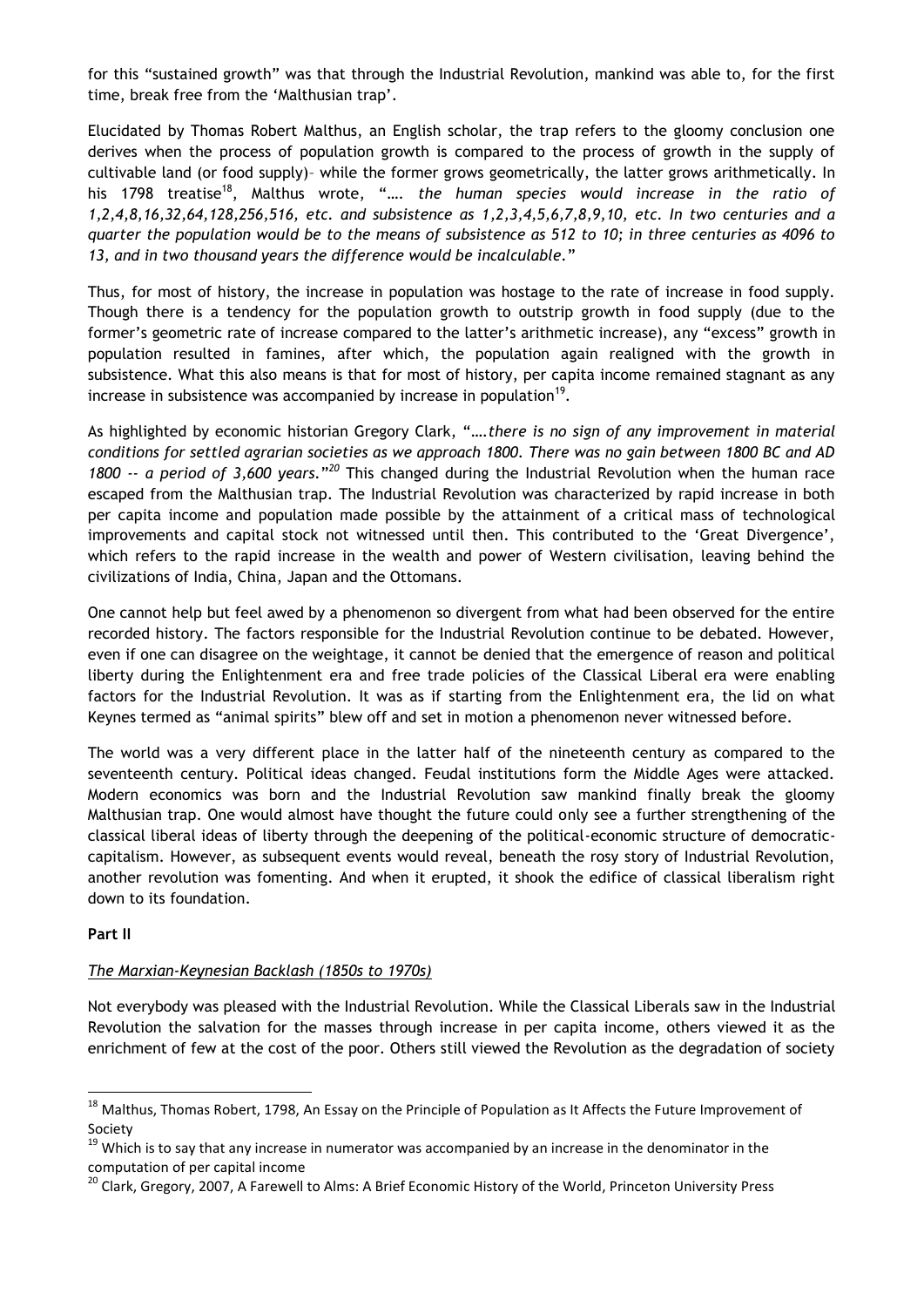at the altar of material wealth. Critics drew attention to the following aspects of the Revolution– poor working conditions, child labour, rising inequality, environmental degradation and rise of materialism.

The Sadler Report<sup>21</sup> for instance, written in 1832 by Michael Sadler, a member of UK Parliament, highlighted the poor and exploitative conditions of child labour in English factories and sought to limit the hours of work for children. Historian Royston Pike commented that the Report is, "a mass of evidence, constituting a most formidable indictment of factory conditions ...It is impossible not to be staggered by the revelations of human misery and degradation - impossible not to be moved by the dreadful stories of children and young persons (and adults, too, for that matter) who were bullied and cursed and tormented, pushed around and knocked about by those placed in authority over them."<sup>22</sup> The report drew public outrage and was a damning indictment on England's factory system.

Another manifestation of a backlash against the Classical Liberal ideas was the rise of Romanticism (1800s-1850s), a movement which railed against the 'evils' of the factory system. This movement emphasized on the emotional over the rational, beauty over utility and subjectivity over specificity. Romanticism pitched itself squarely against the 'materialistic' ethos of the Industrial Revolution. Thinkers associated with this movement, which included artists, musicians and several literati, sought to highlight that society should strive for lofty ideals than mere accumulation of material wealth.

Even though Romanticism was on the rise, it took the revolutionary ideas of the "German scholar par excellence, slow, meticulous, and painstakingly, even morbidly, perfectionist"<sup>23</sup> Karl Marx to provide "the gravest, most penetrating examination the capitalist system has ever undergone."<sup>24</sup> To fully comprehend Marx's view of capitalism, we need to take a small detour to outline the *conception of history* embedded within the Marxian analysis. The Communist Manifesto, an 1848 political pamphlet by Marx and his lifelong friend, collaborator and the co-founder of Marxism, Friedrich Engels, starts with the lines, "The history of all hitherto existing society is the history of class struggles…. The modern bourgeois society that has sprouted from the ruins of feudal society has not done away with class antagonisms. It has but established new classes, new conditions of oppression, new forms of struggle in place of the old ones."<sup>25</sup> Thus, Marx and Engels viewed history as a process of constant class antagonism with the oppressors and the suppressed changing depending on the epoch. Emanating from this conception of history is the Marxian view that while the capitalistic society has progressed from a feudal society, it still retains class antagonism- only the oppressors have changed. During the feudal ages it was the aristocratic class who were the oppressors, while in a capitalistic society the *bourgeois* (owners of the means of productions) are the new oppressors and the *proletariat* (working class) the suppressed.

But what is the genesis of this class antagonism? In the Marxian view, class antagonism is a function of the super-structure adopted by society for production and its distribution. In the words of Engels, "…production, and with production the exchange of its products, is the basis of every social order; that in every society that has appeared in history the distribution of the products, and with it the division of society into classes or estates, *is determined by what is produced and how it is produced, and how the product is exchanged*. According to this conception, the ultimate causes of all social changes and political revolutions are to be sought, not in the minds of men, in their increasing insight into eternal trust and justice, but in changes in the mode of production and exchange; they are to be sought not in the philosophy but in the economics of every epoch concerned."<sup>26</sup> *(emphasis mine)*.

Thus, in the Marxist view, class antagonism in a capitalistic society cannot be ameliorated because such antagonism is embedded within the capitalistic system of production and distribution. Only if this system of production and distribution is changed (which is to say capitalism is discarded) can there be hope of establishing a classless society- the communist society.

**.** 

<sup>&</sup>lt;sup>21</sup> Report of the Select Committee on Factory Children's Labour (Parliamentary Papers 1831-32, volume XV

<sup>&</sup>lt;sup>22</sup> Rovston Pike, E (1966). Human Documents of the Industrial Revolution in Britain. London: George Allen & Unwin

<sup>&</sup>lt;sup>23</sup> Heilbroner, Robert L., 1999, The Worldly Philosophers, Simon & Schuster, p140

<sup>&</sup>lt;sup>24</sup> Heilbroner, Robert L., 1999, The Worldly Philosophers, Simon & Schuster, p168

<sup>&</sup>lt;sup>25</sup> Communist Manifesto, Chapter 1: Bourgeois and Proletarians

 $^{26}$  Engels, Friedrich, 1878, Anti-Duhring, p. 294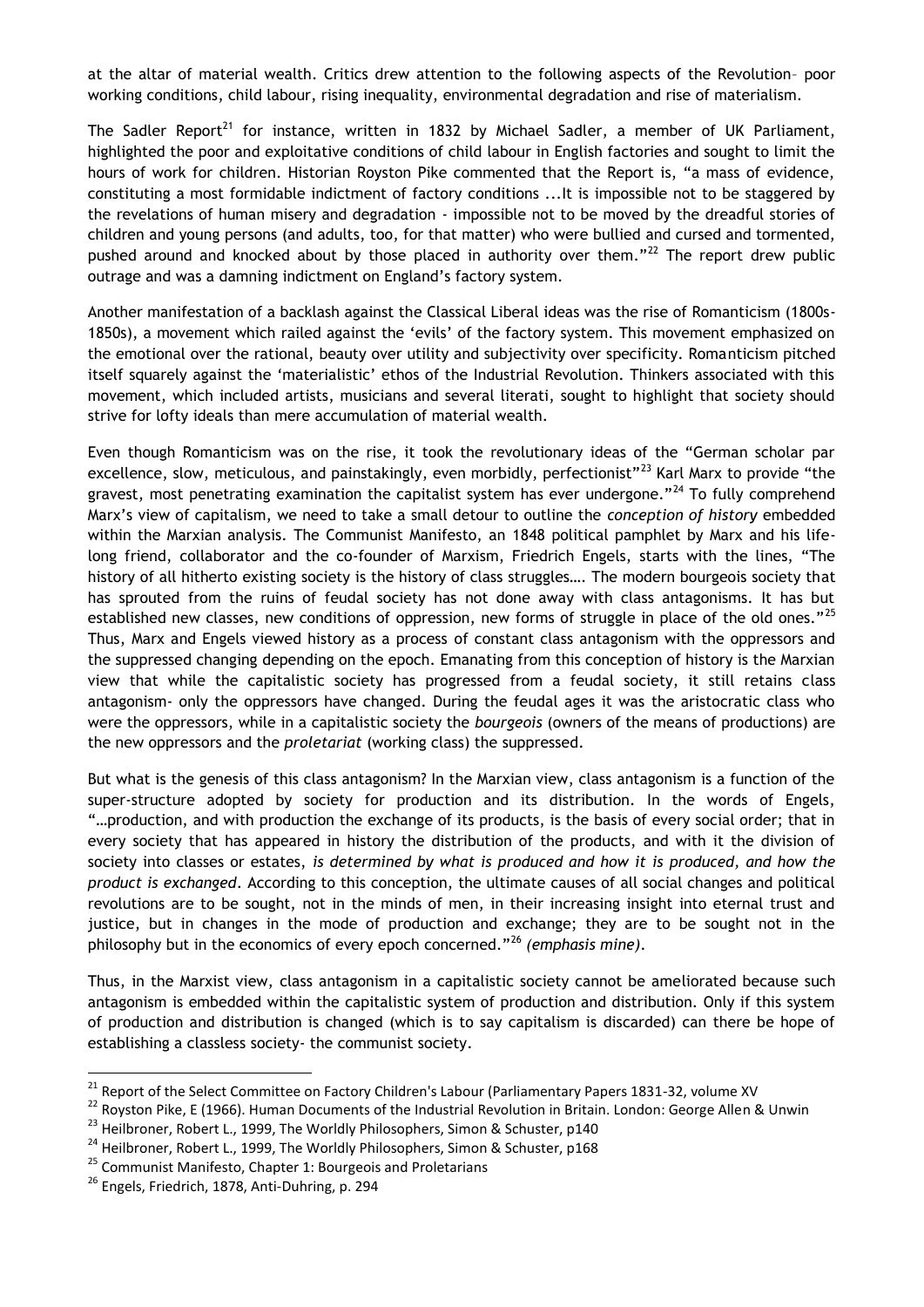It should be noted that Marx was not *against* capitalism. He viewed the emergence of capitalist mode of production as a necessary stepping stone to socialism and then to communism. Also, a fully developed capitalist structure was required to expand production for the implementation of the Marxist credo of "each according to his ability to each according to his need" $^{27}$ . Under the Marxian analysis, the ascendancy of capitalistic forces during the Industrial Revolution would bring class struggles to its forefront and stoke a revolution for the overthrowing of the private ownership of means of production. Socialism would be the result of such a revolution where the ownership of the means of production would be assumed by the State. However, this too would not eliminate class struggle as there would be a new class of owners, and in a subsequent revolution, the concept of 'ownership' itself would be eliminated with the onset of a true classless communist society.

The contribution of Marx and Engels in changing the dominant discourse in the fields of politics, sociology and economics cannot be undermined. Marx's theories inspired leaders like Lenin, who organized the Bolshevik revolution in Russia that led to the formation of the Soviet Union. Though there were differences in the ideas of Marx and Lenin, Lenin's successor, Joseph Stalin, coined the term "Marxism-Leninism" and officially adopted it as the State ideology of the Soviet Union.

Marx's ideas led to the complete decimation of the Classical Liberal ideas of laissez faire in countries which embraced communism. He died in 1883 in London. Coincidentally, the same year, not very far from London, an English economist, journalist and financier was born, who would play an equally staggering role in re-defining economics away from its Classical Liberal roots. This gentleman was John Maynard Keynes.

Before we proceed, it is important to clarify that though the theories of Marx and Keynes departed from the Classical Liberal approach, the similarity ends there. Keynes was hardly a socialist or communist. In 1931, he said, "How can I accept the [Communist] doctrine, which sets up as its bible, above and beyond criticism, an obsolete textbook which I know not only to be scientifically erroneous but without interest or application to the modern world?"<sup>28</sup>

Keynes central idea was that markets are not self-correcting<sup>29</sup> and he saw a large role for the government in stabilizing market forces. He was thus an 'activist' economist- his 'activist' streak most visible when he wrote, "Economists set themselves too easy, too useless a task, if in tempestuous seasons they can only tell us, that when the storm is long past, the ocean is flat again."<sup>30</sup> He discredited the Classical Liberal 'balanced budget hypothesis', as per which a government should refrain from borrowing. On the contrary, Keynes' theories advocated that government should regulate economic activity by running budget deficits in times of depression and budget surplus at times of heightened economic activity, thereby regulating aggregate demand and freeing the economy from the vicissitudes of business cycles.

Economics does not exist in a vacuum. If it did, then economic ideas will be exactly that, only ideas. The field of politics provides the outlet for economic ideas through the promulgation of State policies, and in the case of Keynes, his ideas were most visible in the policies adopted by Franklin D. Roosevelt, the 32<sup>nd</sup> President of the United States from 1933 to his death in 1945. Roosevelt assumed Presidency when the United States was in the midst of the Great Depression of the 1930s which also happened to be the decade in which Keynes published his magnum opus *The General Theory of Employment, Interest and Money.* His analysis that, "an economy in depression could stay there. There was nothing inherent in the economic mechanism to pull it out. One could have 'equilibrium' with unemployment, even massive unemployment"<sup>31</sup> strongly resonated with the depression in the developed world. In line with the

**.** 

<sup>&</sup>lt;sup>27</sup> Marx, Karl, 1875, Critique of the Gotha Program, Part I

<sup>&</sup>lt;sup>28</sup> Heilbroner, Robert L., 1999, The Worldly Philosophers, Simon & Schuster, p279

<sup>&</sup>lt;sup>29</sup> Keynes had once remarked that "The market can stay irrational longer than you can stay solvent." <http://blogs.wsj.com/marketbeat/2011/02/11/keynes-he-didnt-say-half-of-what-he-said-or-did-he/>

Keynes, John Maynard, 1923, A Tract on Monetary Reform, Chapter 3

<sup>&</sup>lt;sup>31</sup> Keynes, John Maynard, 1936, The General Theory of Employment, Interest and Money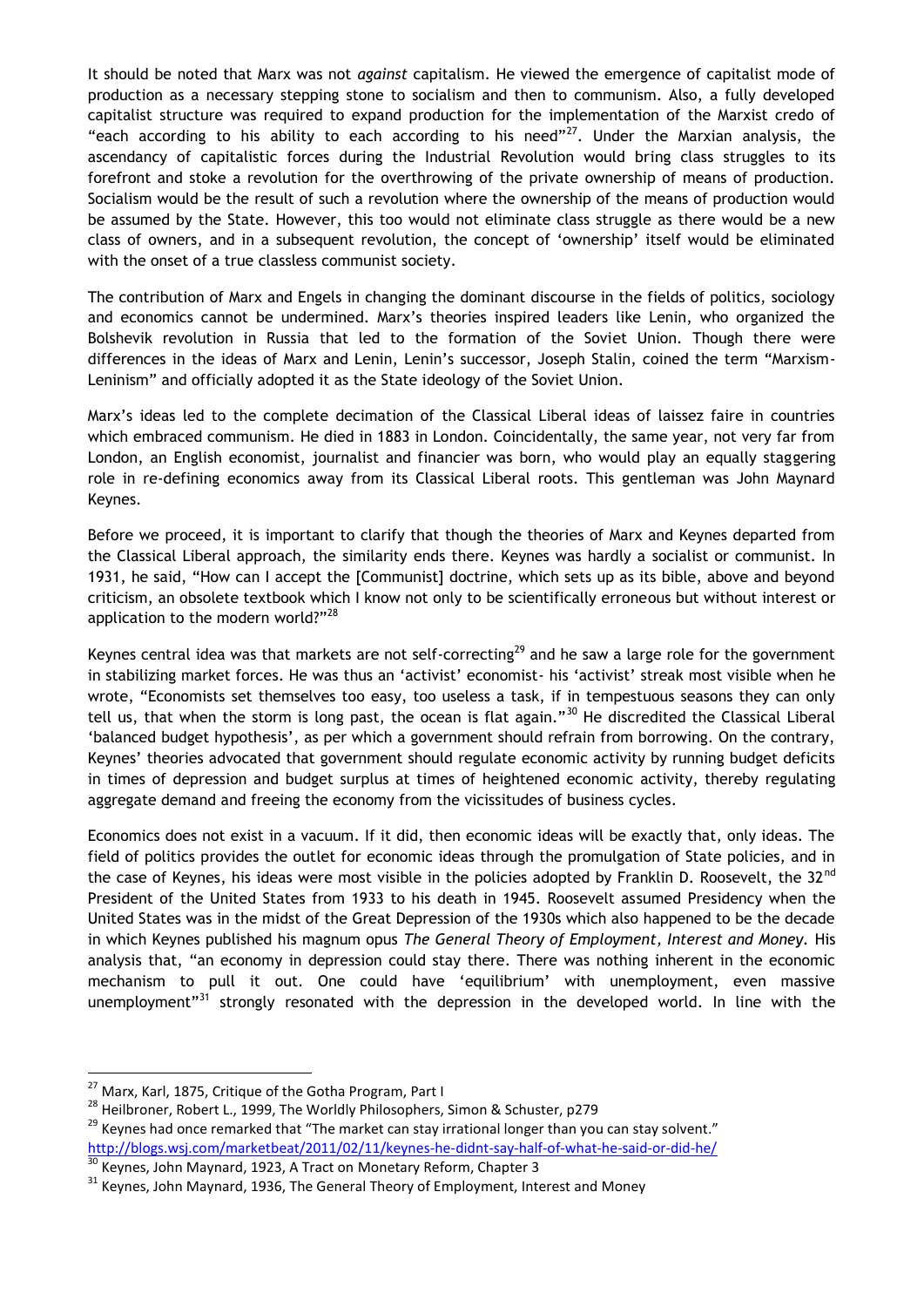Keynesian prescription, Roosevelt's New Deal<sup>32</sup> substantially increased the role of the government in the economy through social security laws combined with aggressive fiscal policy. Roosevelt also sought to dispel the misgivings regarding government intervention. In a 1938 speech, he said, "Let us never forget that government is ourselves and not an alien power over us. The ultimate rulers of our democracy are not a President and senators and congressmen and government officials, but the voters of this country."<sup>33</sup>

The Keynesian world had departed substantially from the Classical Liberal world of absolute free markets. Though Keynes diluted the Classical Liberal credo of zero government intervention, he was not against capitalism. In fact, Keynes actually saved capitalism from the growing influence of socialism. Keynes' version of restricted capitalism provided a political-economic system that borrowed from socialism's topdown economic planning, while retaining the basic fabric of unbridled capitalism. He salvaged capitalism by offering the world Capitalism Version 2, exactly at a time when there was a fear that capitalism as a political-economic system would be crushed under the growing influence of fascism and socialism as manifested in the rise of authoritarian leaders like Hitler in Germany, Benito Mussolini in Italy and Stalin in the Soviet Union.

Keynes was undoubtedly the most influential economist of the twentieth century. His influence was so wide reaching that in 1971, Richard Nixon, the 37<sup>th</sup> President of the United States, said "I am now a Keynesian in economics". Ironically, as subsequent events would prove, the 1970s happened to be the decade during which Keynesian economics started to splutter. Just when it seemed Classical Liberalism has been crushed under the weight of Keynesian ideas, like a phoenix, it rose, albeit in a different avatar, to once again fight for primacy in the battle of economic ideas.

### **Part III**

**.** 

# *Neo-liberalism: 1970s to 2007*

Post the publication of Keynes' magnum opus *The General Theory of Employment, Interest and Money* in 1936, the world had taken a decisive turn towards Keynesian economics. The Great Depression in the US, which started in 1929, led to a clamour for the government to play a more active role in controlling business cycles. Keynes' ideas provided an outlet to this pent up demand by providing a framework for the government to regulate aggregate demand in an economy and temper business cycles. This trend of increasing government role in economic affairs of a country was exacerbated by the Second World War (1939-1945). War efforts necessitated central economic planning not only for the operation of the war, but also for post-war reconstruction.

So great was the turn towards central planning that Keynes' principal intellectual opponent, F.A. Hayek, published his renowned book *The Road to Serfdom* in 1944, warning that the increasing role of the government in economic affairs can lead to severe erosion of political liberty. In the book, commenting on the increasing role of the government in England's economy, Hayek wrote, *"It is one of the saddest spectacles of our time to see a great democratic movement support a policy which must lead to the destruction of democracy and which meanwhile can benefit only a minority of the masses who support it."<sup>34</sup>* The book's lasting contribution was to highlight the reciprocal relationship between economic freedom and political freedom, and why one cannot exist without the other. Hayek warned that erosion of economic liberty also leads to erosion of political liberty and hence paves the way for a despotic government.

In 1947, alarmed at the continued rise of Keynesian ideas, Hayek invited 36 scholars (economists, historians, philosophers) to meet at Mont Pelerin, near Montreux, Switzerland, to *"discuss the state and* 

<sup>&</sup>lt;sup>32</sup> The New Deal refers to several policy initiatives by the Roosevelt administration in the United States between 1933 and 1938.

<sup>33</sup> Roosevelt, Franklin D., 1938, Address at Marietta, Ohia. July 8, 1938

 $34$  Hayek, F.A., 1944. The Road to Serfdom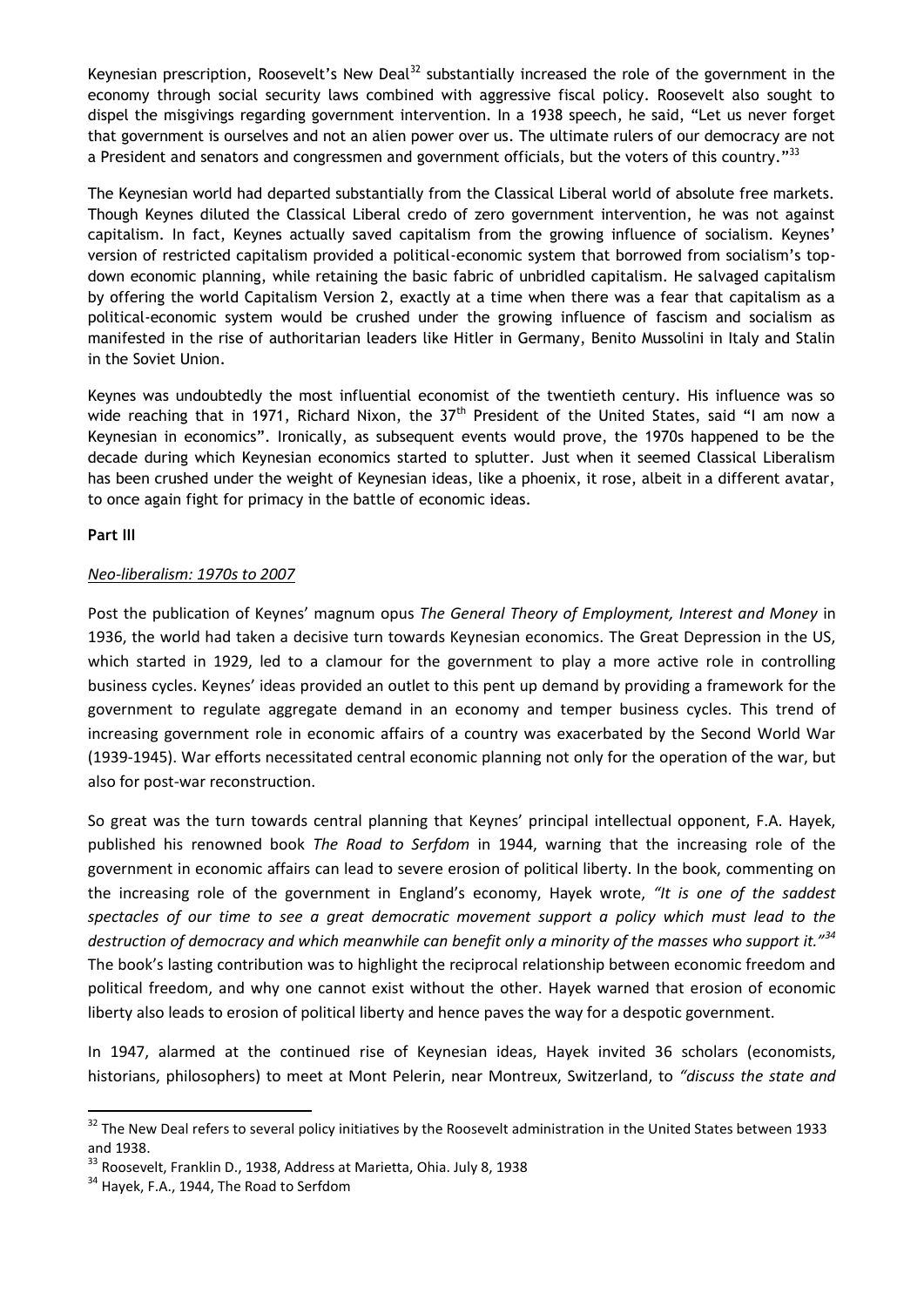*the possible fate of liberalism (in its classical sense)<sup>35</sup> in thinking and practice."* The meeting led to the establishment of the Mont Pelerin Society. Members of the Mont Pelerin Society, *"Though not necessarily sharing a common interpretation, either of causes or consequences, they see danger in the expansion of government, not least in state welfare, in the power of trade unions and business monopoly, and in the continuing threat and reality of inflation."<sup>36</sup>*

The neo-liberal counter-revolution against Keynesian ideas can be traced back to the establishment of the Mont Pelerin Society. The members of this Society, though divergent in their many other views, shared a common concern that the increase in government power could lead to the rise of authoritarian governments. The experience of Germany, Italy and Russia, where increasing role of the government in economic policy making gradually let to the complete jettisoning of political freedom made the group wary of the government. While democracy in Germany and Italy was crushed under the fascist regime of Hitler and Mussolini, socialism under Lenin (and his successor Stalin) led to the autocratic regime of the Soviet Union.

Neo-liberalism seeks to carve out a middle-way between Keynesian and Classical Liberal ideas. Most neoliberals see a larger role for the government in the economy than Classical Liberals, but not as large as that advocated by Keynesians. Between this spectrum, a wide variety of neo-liberals are dispersed, some very close to Classical Liberals, while others relatively closer to Keynesians.

Though the Mont Pelerin Society was successful in bringing together diverse thinkers who were broadly sympathetic to the Classical Liberal ideas of the  $18<sup>th</sup>$  and  $19<sup>th</sup>$  century, it was only after the 1970s that Keynesian ideas showed a retreat. The event which single-handedly propelled the neo-liberal counterrevolution against Keynesianism was the stagflation of the 1970s in the major developed nations of the world.

The term stagflation was coined by Iain Macleod, the spokesman on economic issues for UK's Conservative Party. In 1965, he said, *"We now have the worst of both worlds—not just inflation on the one side or stagnation on the other, but both of them together. We have a sort of "stagflation" situation. And history, in modern terms, is indeed being made."<sup>37</sup>* The reason he said history is being made is that standard Keynesian models were not consistent with the phenomenon of rising unemployment and inflation at the same time. With the onset of stagflation, the conventional inverse relationship between inflation and unemployment (characterized by what economists call the Philips Curve) under Keynesian models broke down.

The exact reason for the global stagflation of the 1970s is still debateable. The broad reasons highlighted for this phenomenon are supply-side shocks, increase in money supply and structural rigidities. Leaving aside the supply-side shock theory, it is easy to see that the other two reasons fit squarely in the neo-liberal narrative of minimal government by laying the blame for stagflation at the doorsteps of the government.

All the above three theories have support in evidence. The role of the supply-side shock was played by the 1973 oil crisis when Organization of Petroleum Exporting Countries (OPEC) curtailed oil supply. Increasing money supply was a result of central banks pursuing expansionary monetary policy in the light of anaemic

**.** 

 $35$  It is important to note that the word "liberal" has been used here not in the American sense (which is interpreted as support of expansion in government powers) but in the European or classical sense which stands for minimal government.

<sup>36</sup> https://www.montpelerin.org/montpelerin/home.html

<sup>&</sup>lt;sup>37</sup> Macleod Iain, speech to the House of Commons on 17 November 1965, House of Commons' Official Record, 17 November 1965, page 1165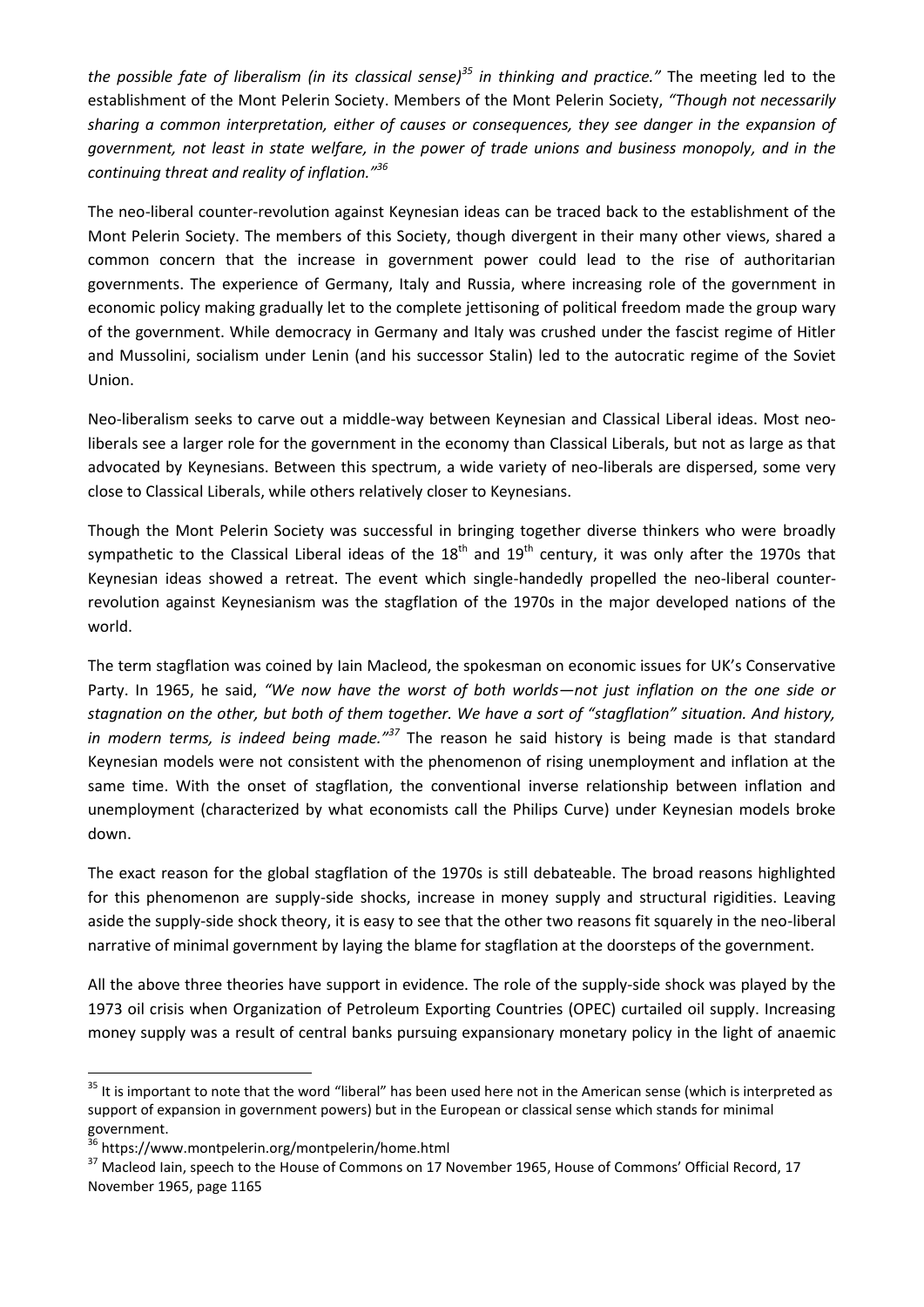growth, while the blame for structural rigidities was placed on the increasing government regulation of the economy post the Second World War.

The sluggish growth in the developed world in the 1970s, combined with high inflation, led to widespread disillusionment with government's handling of economic affairs. No longer was the government viewed as the panacea to all economic evils. The failure of government policies like increased regulation, wage and price controls, and expansionary monetary policy to overcome stagflation gave a shot in the arm to the neo-liberals to try and reincarnate the Classical Liberal ideas of minimum government.

Milton Friedman, the winner of the Nobel Prize in Economic Sciences in 1976, had an important role to play in the neo-liberal movement. Friedman, the founder of the Monetarism school of economic thought, sought to remove the discretionary power of the government in controlling money supply. Friedman said, *"Inflation is always and everywhere a monetary phenomenon in the sense that it is and can be produced only by a more rapid increase in the quantity of money than in output. … A steady rate of monetary growth at a moderate level can provide a framework under which a country can have little inflation and much growth. It will not produce perfect stability; it will not produce heaven on earth; but it can make an important contribution to a stable economic society."<sup>38</sup>* Such monetarist views were an indictment of the Keynesian view that markets could be unstable and required active demand management. On the contrary, the monetarist view suggested that markets are inherently stable and discretionary fiscal, and more importantly, monetary policies result in business cycles. Accordingly, the cure lies in a stable and predictable money supply that is increased by a fixed percentage every year.

The monetarist view of inflation (i.e., that high inflation during the 1970s was a result of increase in money supply) was put into practise by Paul Volker, who was the Chairman of the Federal Reserve from 1979 to 1987. Volker pursued a contractionary monetary policy which ended the reign of high inflation by the end of 1980s – a problem which had plagued the US for the previous two decades.

Among political leaders, if Franklin D. Roosevelt was the Keynesian hero who challenged Classical Liberalism, Margaret Thatcher in the UK and Ronald Reagan in the US deserve the titles of neo-liberal crusaders. Thatcher had read Hayek's book, *The Road to Serfdom,* when she was an undergraduate at Oxford. Hayek's work made a lasting impression on Thatcher and as Prime Minister of UK from 1979 to 1990, she presided over a substantial roll back of the government's role in the economy through large scale privatization and cut back in social spending. Similar policies were adopted by Ronald Reagan, who was the President of the United States from 1981 to 1989. Reagan had once remarked, *"The nine most terrifying words in the English language are: I'm from the Government, and I'm here to help."<sup>39</sup>*

The neo-liberal counter revolution got a further boost from the dissolution of the Soviet Union in 1991. The collapse of the bastion of socialism discredited central government planning. The dissolution of the Soviet Union also led to the pouring out of "real" information on the erstwhile country. As was discovered later, much of the socio-economic "achievements" of the Soviet Union turned out to be fabricated cold-war propaganda.

Post the fall of the Soviet Union, the neo-liberal counter revolution transformed to the neo-liberal orthodoxy. The dominant economic policies in the 1990s, sometimes labelled as the "Washington Consensus" (due to support from both the World Bank and the IMF), was a mix of deregulation, privatization and removal of international trade barriers.

1

<sup>&</sup>lt;sup>38</sup> Friedman, Milton, 1970, The Counter-Revolution in Monetary Theory

<sup>39</sup> http://www.reaganfoundation.org/reagan-quotes-detail.aspx?tx=2079